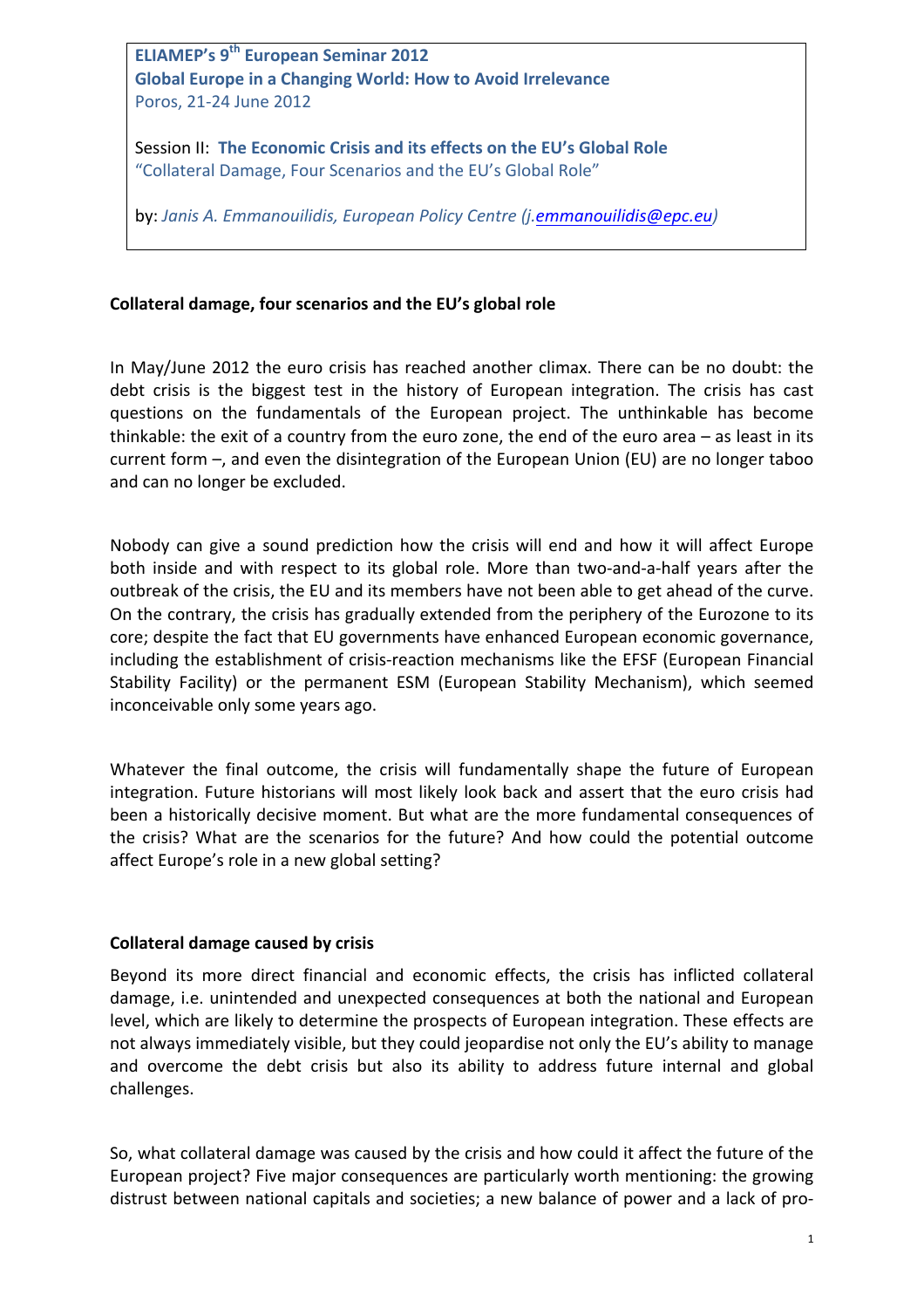active leadership coalitions; novel challenges to democracy at both the national and European level; the widespread increase of 'Zukunftsangst' among European citizens; and, last but not least, Europe's creeping global marginalisation.

Distrust between national capitals and societies: The European Union is burdened by a growing distrust among member states. The euro crisis and reactions to it have widened old cracks and opened new wounds, which will take time to heal and some scars are likely to remain. Old stereotypes and inappropriate historical reminiscences have reappeared. 

Mutual recriminations about a lack of 'solidarity' carry the seeds of a new European divide. Anger over the crisis has been increasing in both weaker and stronger EU countries. The weakest hold that the EU and especially core countries in the Eurozone reacted too cautiously especially in the early phase of the crisis and that 'lender countries' have imposed too many burdens on member states in trouble while asking for too much too quickly. The strongest, on the other hand, feel overburdened and betrayed, and fear that they will have to 'pay' for the self-inflicted problems in Europe's (southern) periphery. On both sides there is an increasing national focus and a rise of populist rhetoric profiting from growing anti-EU sentiments  $-$  a phenomenon not 'only' witnessed on the extreme right or left but also in traditional centrist parties.

Obviously, the realities are more complex. However, different perceptions, readings and understandings of the euro crisis are creating a dangerous mixture, which could lead or foster not only political turbulence and social unrest within certain member states, but also to increasing political tensions within the Union and among EU capitals  $-$  an increasing danger as the crisis grows bigger and older.

A new balance of power and the lack of pro-active leadership coalitions: The crisis has altered the balance of power inside the EU as Germany has become the leading player. This shift of power poses a challenge to Berlin, to other member states and to the EU in general. 

Germany's role in Europe started to change already since the mid-1990s. The general feeling of belonging to the EU was never put into question. But during the last two decades, Berlin's European orientation has gradually become more pragmatic, less visionary and determined more by its immediate national economic, political and financial interests. This development is part of a more fundamental and long-term adaptation process following re-unification, which has led to a 'normalisation' of Germany's *Europapolitik*. 

The experience of the sovereign debt crisis has fostered this process of 'normalisation' and Berlin's more hesitant European orientation became apparent in early 2010, when the ruling coalition government  $(CDU/CSU - FDP)$  led by Chancellor Merkel hesitated to set up a European rescue mechanism to financially support Greece and other peripheral Eurozone countries. While the argument of 'solidarity' was still effectively employed in the 1990s and early 2000s to convince Germans of the historical obligation to support 'big-bang enlargement', it has become much more difficult to make the case for solidarity in the framework of the sovereign debt crisis. Growing segments in the population – pushed by influential parts of the media – feel that Germany has to 'pay' for Europe and for a crisis caused by other member states mainly in the EU's southern periphery. Berlin's handling of the crisis has raised questions in other capitals and the Merkel government has lost a great deal of sympathy and support in wide parts of Europe. The German ruling political class and administration has been unable to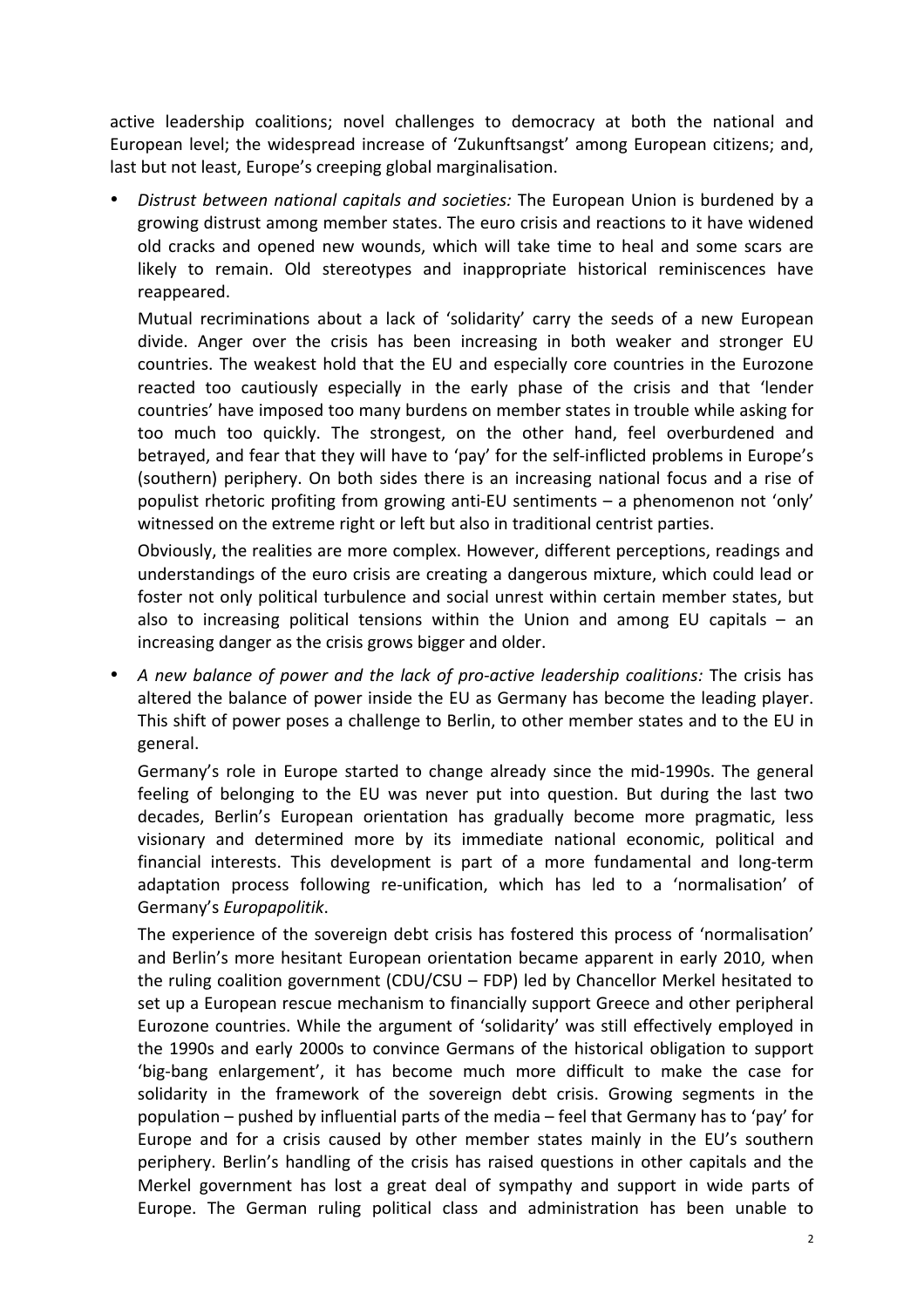effectively explain its position and convey its policy choices to its partners. But the problem does not 'only' relate to bad communication. The underlying challenge was and remains more substantial: it is the result of different readings concerning the key reasons for the crisis and different policy preferences concerning crisis management.

The 'normalisation' of Germany's *Europapolitik* and the shifting economic and political balance of power bears three major consequences. First, Germany has neglected and lost its traditional role as a mediator between larger and smaller EU countries, actively reaching out in both directions to bring about a critical mass. On the contrary, Germany is increasingly perceived as an 'EU hegemon' imposing its will on other EU member states. Second, Berlin's strengthened self-confidence has disrupted the old balance between France and Germany, which up till the Kohl era was characterised by a display of modesty on the part of Germany *vis-à-vis* the *grande nation*. Third, the increased pressures on France, which has been struggling to counter the negative economic and financial effects of the crisis, and the circumstance that Germany is no longer perceived as a mediator have negatively affected the leadership role of the Franco-German engine, which has lost trust, credibility and to a certain degree also effectiveness. As a result, the EU suffers from the lack of an effective, balanced and pro-active leadership coalition at member states' level.

• *Challenges to democracy:* The euro debt crisis poses three closely interlinked challenges for democracy at both the European and national level: (i) increasing negative reactions to 'external interference'; (ii) a widening 'democratic gap' between the EU and its citizens; and (iii) a (further) loss of trust in political elites.

First, the crisis and the manifold reactions to it constitute a challenge for national democratic orders as the room of manoeuvre for governments and parliaments becomes more limited while the socio-economic situation in many member states deteriorates, which in return enhances criticism *vis-à-vis* the enhanced role of 'external actors'. Large parts of the public have become increasingly critical about the crisis recipe at both European and national level. Many citizens, especially in the countries most affected by the crisis, are less and less ready to accept 'interference' blaming the outside for their misery. The circumstance that national policy-makers abuse the EU as a scapegoat arguing that it is 'Brussels' (or the IMF) who is asking for structural reforms and public expenditure cuts has worsened this effect.

Second, the crisis has further increased the 'democratic gap' between the EU and its citizens as it has further intensified the perception that the Union is a distant, uncontrolled bureaucratic apparatus. This perception is not new, but the feeling that citizens are unable to (directly) influence the Union's decision-making process has increased in the context of the crisis as member states are more affected by decisions taken at EU level. In the past it has been argued that a higher level of politicization was necessary to effectively bridge the democracy deficit through for example a 'dramatization' of European election campaigns or a stronger personalization of European leadership structures. But is the EU and are member states ready to move to a higher level of politicization? There are doubts. National elites  $-$  including governments, parliaments, political parties and even constitutional courts - seem increasingly less supportive to a higher degree of politicization at EU level as they fear the potential consequences of their 'power castration', which would further limit their prerogatives in the last remaining bastions of state sovereignty.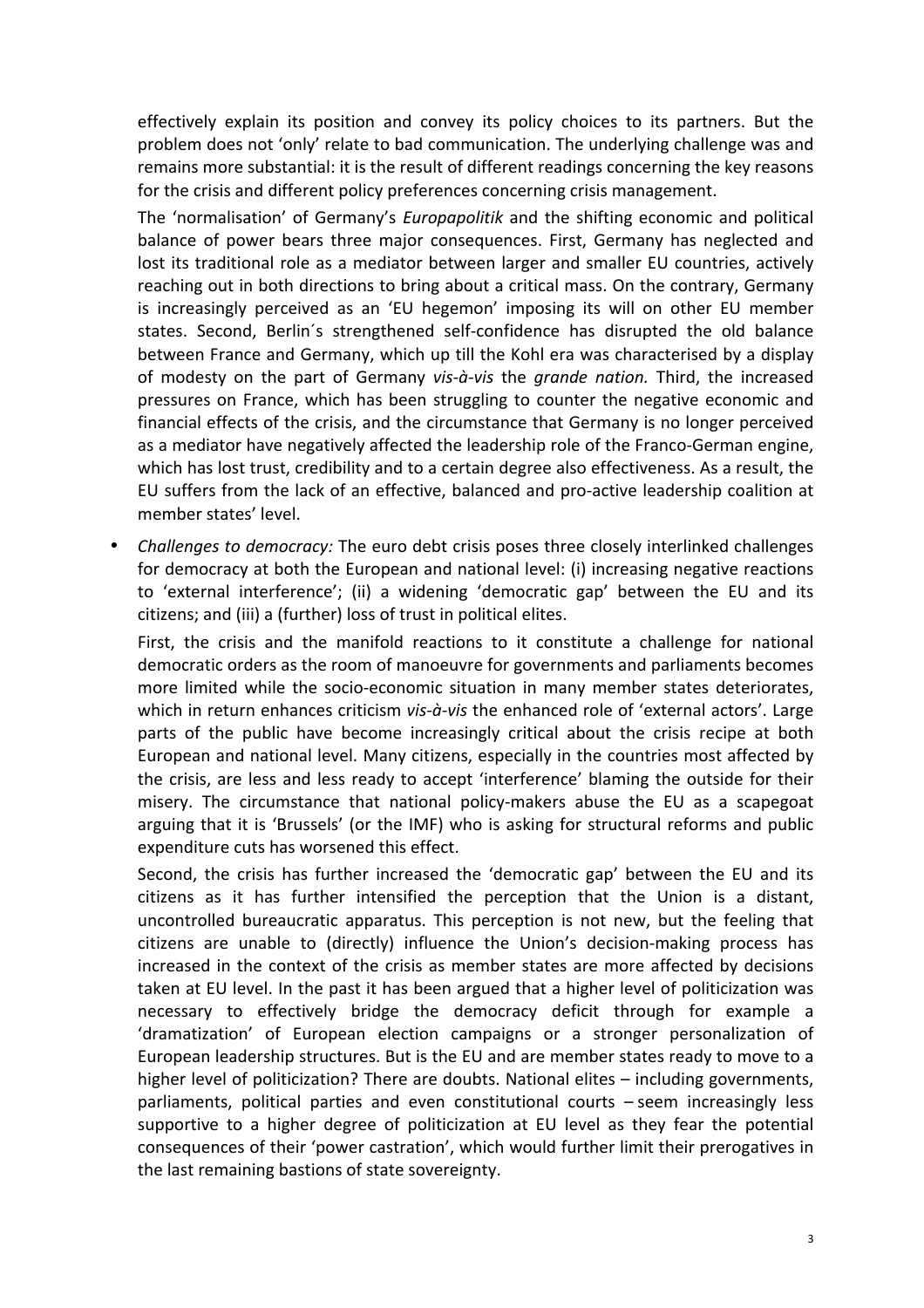Third, the EU's democratic legitimacy suffers from the circumstance that citizens have lost trust in national and European policy-makers due to the inability to manage the crisis. The declining trust towards political elites is not new and it is no EU-specific problem but a widely spread phenomenon inside and outside Europe. But the mounting loss of confidence in national and European policy-makers has particularly drastic consequences for the EU, which to a large extent is (still) perceived as an elitist project. In other words: growing distrust towards political elites leads to growing distrust towards the elitist European project. This is particularly harmful for the EU, which enjoys a much smaller benefit of the doubt than nation-states and is called into question more quickly and more fundamentally than its constituent members.

*Increased 'Zukunftsangst':* The future prospects for European integration could be gloomier in light of Europe's potential relative economic and political decline. During the past 60 years the EC/EU thrived while prosperity was constantly increasing in most parts of the continent and while Europeans found themselves  $-$  for good or for bad  $-$  in the centre of world history.

Today, Europe finds itself in a different situation. More and more Europeans feel a sense of insecurity and anxiety about their future and the future of coming generations. Citizens fear that the economic situation and living standards in Europe will drop and that the European social model will be increasingly challenged. *Zukunftsangst* has become a widespread phenomenon in many member states – especially in the weaker but also in stronger EU countries. People fear the consequences of Europe's potential economic and political decline  $-$  compared both to other world regions and to previous generations.

Under these circumstances, it becomes more and more difficult to argue that Europe will become more prosperous and more influential, if only EU countries would opt in favour of a higher degree of integration. To put it more bluntly: 'more Europe' might not turn the tide and reverse some of the megatrends of our time. And the often-used argument that Europe's prospects could be worse, if Europeans are unable or unwilling to deepen cooperation, is defensive and thus not particularly attractive neither for policy-makers nor for citizens.

As an overall consequence, the perspective of relative decline makes it more difficult to negotiate a new 'grand bargain' among EU countries. The search for compromises beyond the lowest common denominator becomes more difficult in the absence of positive-sum trade-offs profiting all (or almost all) EU countries. On the contrary, as the 'going gets though' a growing number of policy-makers and wider parts of the public might conclude that the national path looks more promising. And some might even hold that the EU and support for weaker member states are a burden on the way out of the crisis in a world increasingly influenced by other very vital and energetic powers.

*Global marginalisation:* The euro crisis has already accelerated the process of Europe's marginalisation on the international scene. In the midst of a major transformative moment in global affairs it is still unclear which role the 'old continent' will play in the twenty-first century. As in 1945 and 1989 Europe today finds itself again at a crossroads and things can move in two very opposite directions: the EU could either help Europeans to co-determine the future rules of global governance or Europe could rather face decline, gradual marginalization and in the worst case even global irrelevance.

Taken together as an entity the Union and its members on paper have the economic, political and foreign policy capacities to (continue to) play a decisive role in a global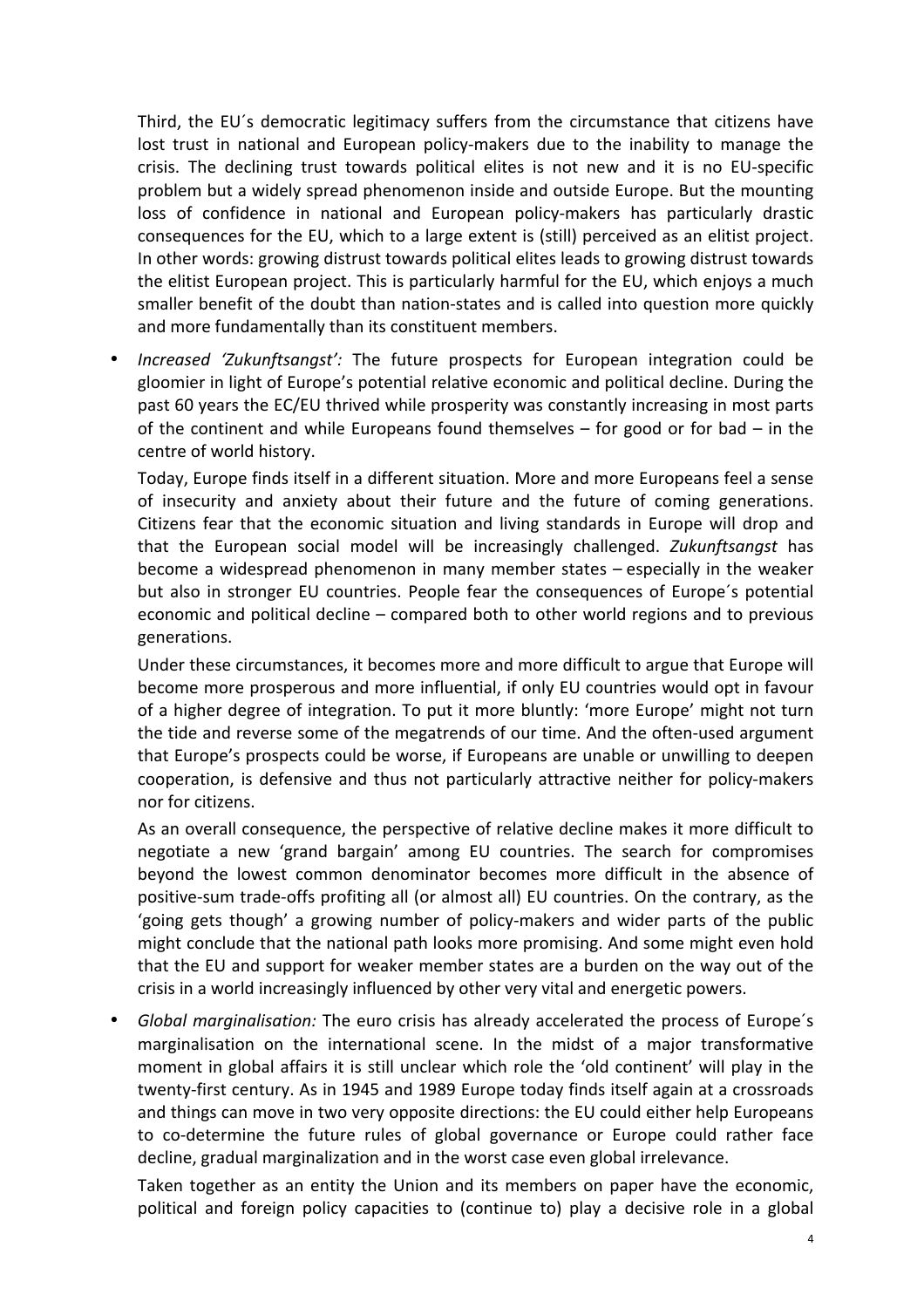setting characterized by the (re-)emergence of new major players. But in order to do so, EU countries need to bring their collective weight to bear. However, as the old continent faces the manifold economic, political and social challenges of the euro crisis, the EU once again suffers from introspection, from a loss of strategic direction and a loss of attractiveness both inside and outside Europe.

# **Crisis scenarios and Europe's global role**

The manifold consequences and long-term structural effects of the crisis both at national and European level will to a great extent determine the Union's (in)ability to manage and (hopefully) overcome the crisis. At the same time, the outcome of the crisis will strongly affect the EU's overall future including its role in the international scene, i.e. the ability or inability of Europeans to effectively co-influence global economic and political developments. It seems thus worthwhile to examine some potential scenarios and to ask how the final outcome of the crisis might determine the EU's future global role.

# *Four potential scenarios*

In light of the current situation one can distinguish between four basic scenarios: (1) Euro implosion and EU disintegration; (2) 'United States of Europe'; (3) orderly disintegration ('back to the future') or partial break-up of the Eurozone ('core Eurozone'); and (4) 'ambitious muddling through'.

- **Scenario 1 Euro implosion and EU disintegration:** In a worst-case scenario the sovereign debt crisis could lead to an implosion of the Eurozone, which in return could (eventually) lead to an overall disintegration of the EU in its current form. This scenario (still) seems rather unlikely. But the danger of it occurring has increased over time and, today, one cannot exclude it from materializing if things should get out control; if the euro crisis reaches a point of no return as the 'crisis snowball' keeps on growing and at some stage becomes unstoppable. In this scenario, the implosion of the common currency could lead to severe political and economic confrontations within and among member states, which at the end of the day undermines not 'only' the functioning but also the *raison* d'être of the EU.
- **Scenario 2 United States of Europe:** On the grounds of this scenario, the EU and its members are ready and able to make one giant leap forward involving a massive transfer or rather pooling of national sovereignty towards an 'Economic and Political Union' worth its name. This would entail a fundamental reform of the EU Treaties and a substantial deepening of integration not 'only' in the area of fiscal and economic affairs but also in other fields such as foreign and security policy or justice and home affairs. The prospects for a big qualitative leap towards a 'United States of Europe' seem very slim considering the increasing distrust between national capitals, the lack of effective leadership coalitions, the fear of 'power castration' at national level, and the difficulties in negotiating a new grand bargain among 27 EU countries with different sometimes antagonistic views about the perspectives of European integration.
- **Scenario 3 Orderly disintegration or partial break-up of the Eurozone:** This scenario is based on the assumption that the Eurozone cannot be 'rescued' in its current form and that an orderly disintegration or partial break-up of the euro area is feasible. In the framework of this scenario, one can distinguish between two sub-options: In a first variation ('back to the future'), the common currency would fully dissolve and member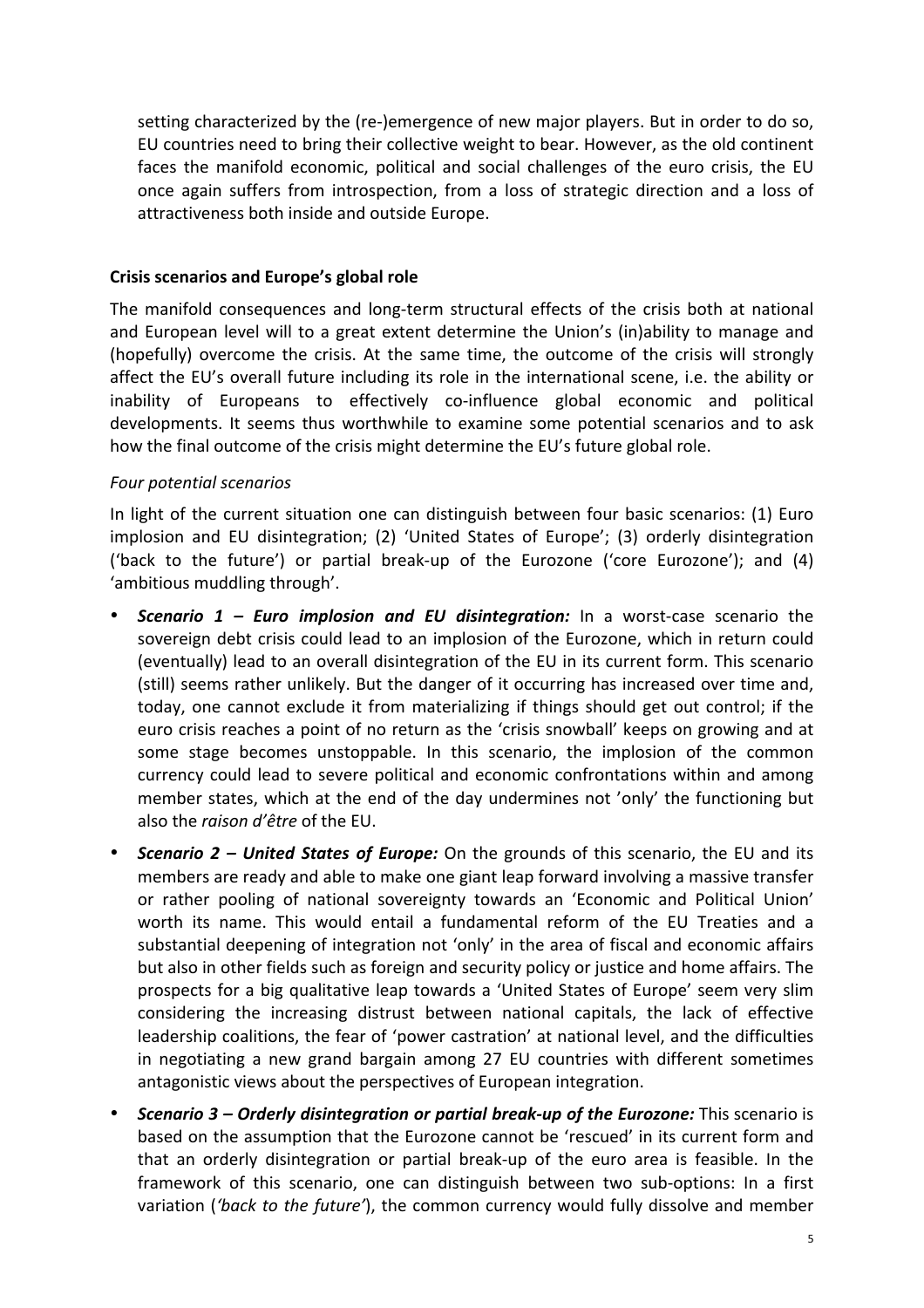states would return to a *status quo ante* i.e. to a lower integration level ('Single Market Plus') without a common currency. In a second, less radical variant the Eurozone would not fully disintegrate, but those EU countries who are incapable of bearing the economic, financial and political costs of remaining within the Eurozone would decide to 'voluntarily' exit from the euro area, which at the end of the day would lead to a kind of *'core Eurozone'*.

**Scenario 4 – Ambitious muddling through:** A fourth, less radical but rather likely scenario expects that 'muddling through' will remain the EU's dominant mantra for the foreseeable future. However, contrary to the past, the increasing (existential) pressures from the crisis on the stability of the euro and the circumstance that the EU and its members are constantly and very closely scrutinised by markets and citizens will require bold policy responses in the area of EMU over the next months and years going well beyond the lowest common denominator. At the end of the day, 'ambitious muddling through' will out of necessity lead to a higher level of *sui generis* economic and fiscal  $interactions - especially among the countries of the Eurozone - including a binding deficit$ coordination and some (limited) form of a collateralization of debt. The resolution of the crisis will require 'more Europe'  $-$  although it is impossible to predict the final outcome, as this will be the result of a very delicate compromise at the end of a complex process bridging highly divergent positions both within the EU and among the countries of the Eurozone. Euro countries will progress faster than the rest, but chances are high that the deepening process and membership in the Eurozone will remain open to other member states. EU countries will be keen to avoid a deep split within the Union between 'ins', 'pre-ins' and 'outs', which could have (very) negative repercussions for the EU including the Single Market as the cornerstone of European integration. In an initial phase and in order to save time in light of the urgency of the crisis, this process might require one or more additional intergovernmental agreements/treaties (besides the stability treaty) between the countries of the Eurozone open also to non-Euro countries who are ready and able to join in. In the end, however, one can expect that the core elements of these intergovernmental agreements/treaties will at some point in time be included into the Union's legal framework, which will most likely require a reform of the existing EU Treaties on the grounds of a process (Convention) involving besides governments also other key actors at European and national level including first and foremost the European Parliament and national parliaments.

## **Potential implications for Europe's global role**

What would the above described potential developments mean for Europe's global role? None of the scenarios  $-$  with the exception of the unlikely speedy qualitative leap towards a 'United States of Europe' - is promising news for Europe's immediate perspectives as a global actor.

Following a Eurozone implosion and a disintegration of the EU in its current form (scenario 1), Europe  $-$  including also its biggest powers  $-$  will most likely confront marginalization and irrelevance in international affairs. The 'old continent' would be sidelined and the EU would fail one of its key strategic objectives i.e. to enable Europeans to manage and co-determine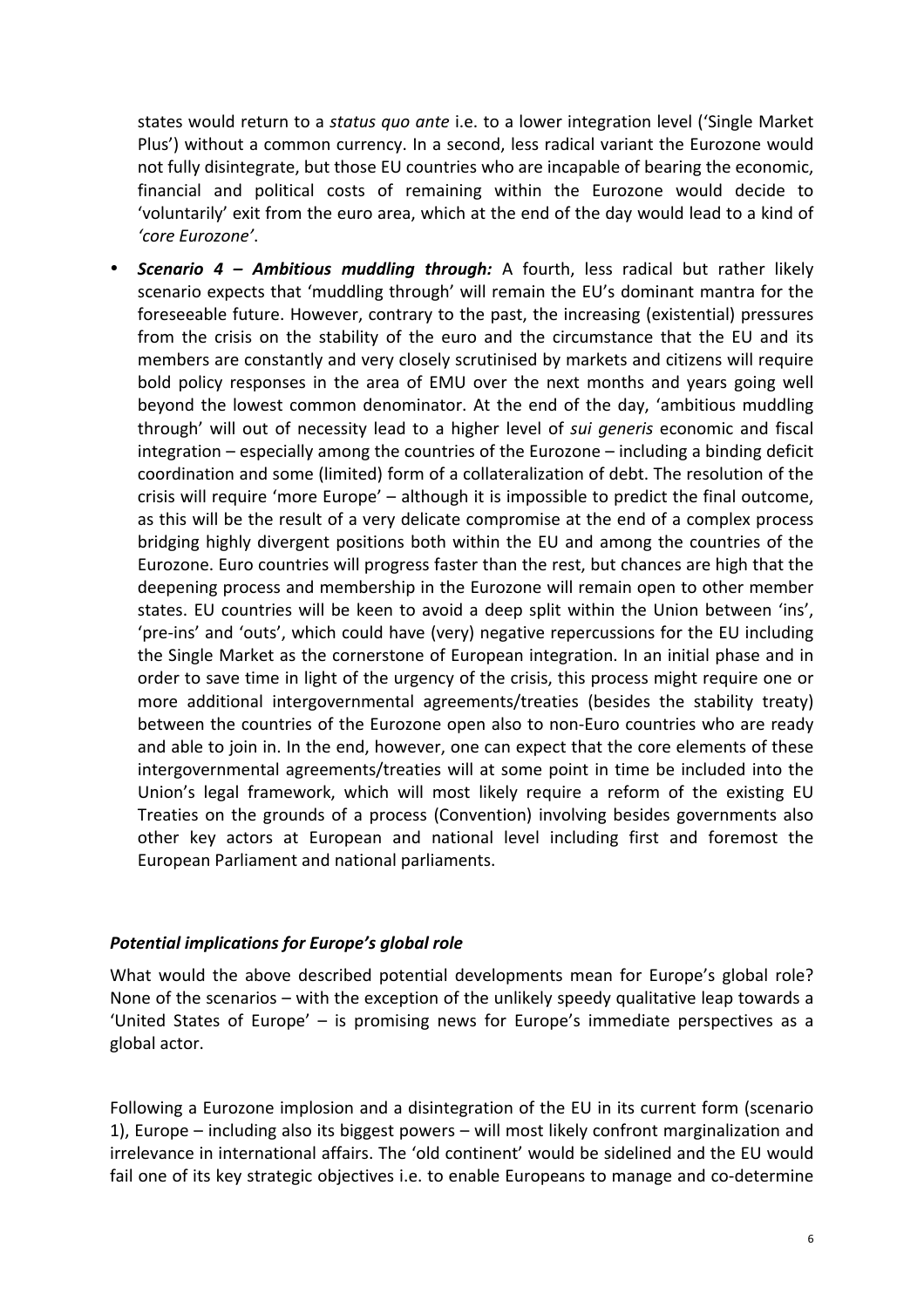global and regional developments in a highly dynamic international environment on the grounds of their values, their historical experience, and last but not least their interests.

An orderly disintegration or partial break-up of the Eurozone (scenario 3) would have less devastating effects on Europe's global role. However, one can expect that this scenario would have severe political consequences for the EU, as it would (strongly) affect the relationship between member states. Political standoffs and reciprocal accusations could at least for some time lead to paralysis. Rising nationalism and anti-EU populism in a significant number of member states and a poisoned atmosphere among EU countries could have severe negative spill-overs on other policy areas including foreign policy, security and defence.

Finally, what are the potential effects of the 'ambitious muddling through' scenario for Europe's global role? Given the many variables and uncertainties, it is almost impossible to give a sound prediction. However, one can expect that continuous introspection, a further loss of strategic direction and the EU's loss of attractiveness outside Europe would in the immediate future further undermine the Union's ability to effectively co-influence global developments. In addition, the circumstance that crisis management will continue over the next years will most likely increase the trend that EU countries  $-$  especially the big(ger) ones  $-$  seek to intensify their bilateral relationship with other key global actors in order to maximise individual political and economic benefits. We might also witness leadership rivalries among big(gger) EU countries, especially concerning external relations, where other EU capitals could attempt to balance the Berlin's predominant role in economic and fiscal affairs.

With respect to policy developments in specific fields such as CFSP (Common Foreign and Security Policy) and CSDP (Common Security and Defence Policy), one might witness a more fundamental meta-effect resulting from a further deepening of economic and fiscal integration: member states could be inclined to compensate a gradual but substantial loss of their economic and fiscal sovereignty through a more national approach/focus in other policy areas. In some ways, we have already in the course of the crisis witnessed this effect in other policy fields like in the case of Schengen, where governments are trying to relax the conditions under which member states can impose internal border control checks.

In the long run, ironically, Europe's global role could 'profit' from the crisis if the EU will be able to 'exploit' the current crisis and emerge stronger than before. Looking back, European integration seems to follow an 'iron law' to grow out of crises. The founding of the European Communities in the 1950s, the Single Market project (Europe '92), the abolition of border controls (Schengen), the establishment of joint policies and institutions in the fields of foreign policy, security and defence, the introduction of the euro, the Constitutional Treaty and the entry into force of the Lisbon Treaty in 2009 are visible examples that even though European integration has not been crisis-resistant, it has proven to be crisis-proof.